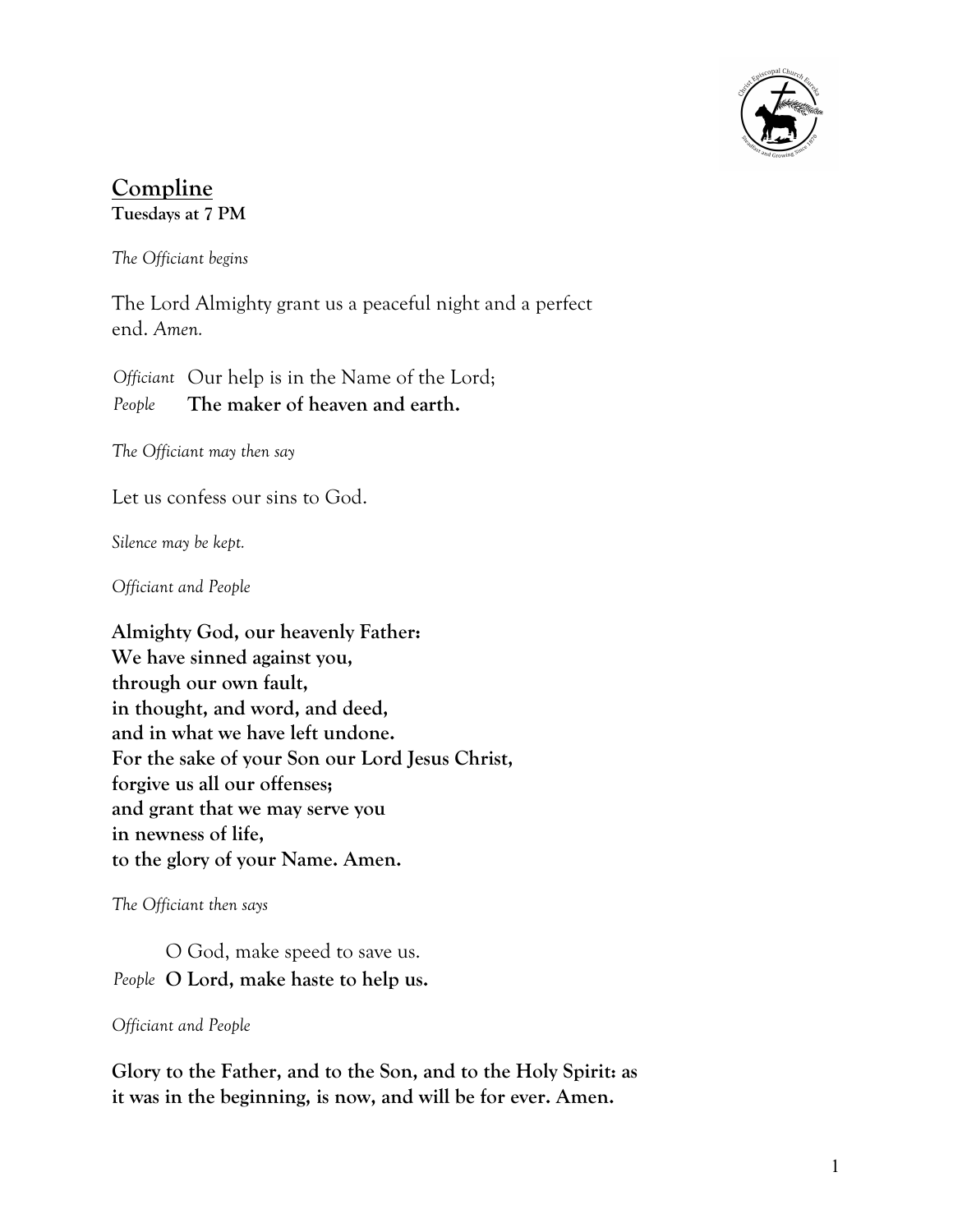

### **Psalm 91** *Qui habitat*

- 1 He who dwells in the shelter of the Most High \* abides under the shadow of the Almighty.
- 2 **He shall say to the LORD, "You are my refuge and my stronghold, \* my God in whom I put my trust."**
- 3 He shall deliver you from the snare of the hunter \* and from the deadly pestilence.
- 4 **He shall cover you with his pinions, and you shall find refuge under his wings; \* his faithfulness shall be a shield and buckler.**
- 5 You shall not be afraid of any terror by night, \* nor of the arrow that flies by day;
- 6 **Of the plague that stalks in the darkness, \* nor of the sickness that lays waste at mid-day.**
- 7 A thousand shall fall at your side and ten thousand at your right hand, \* but it shall not come near you.
- 8 **Your eyes only have to behold \* to see the reward of the wicked.**
- 9 Because you have made the LORD your refuge, \* and the Most High your habitation,
- 10 **There shall no evil happen to you, \* neither shall any plague come near your dwelling.**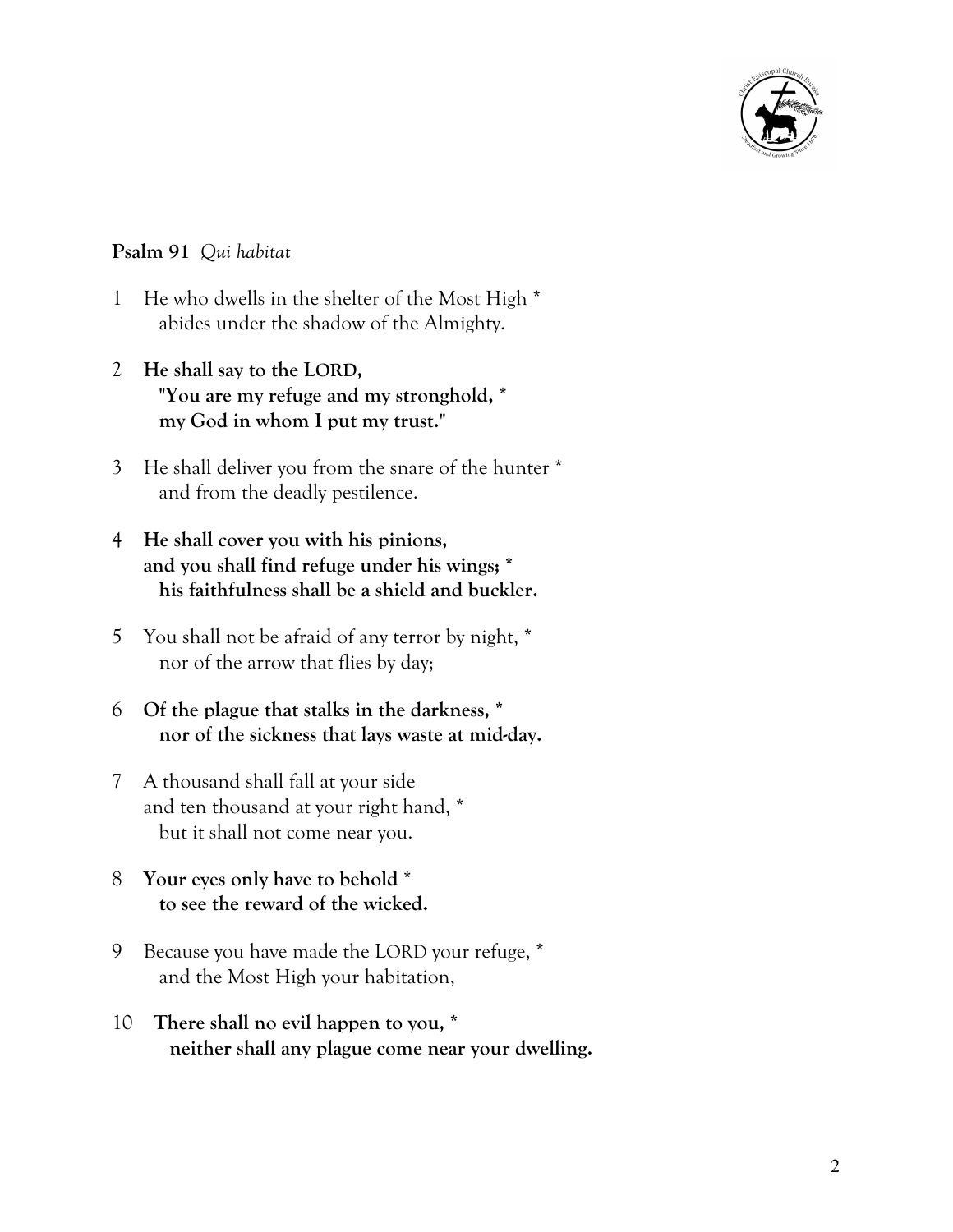

- 11 For he shall give his angels charge over you, \* to keep you in all your ways.
- 12 **They shall bear you in their hands, \* lest you dash your foot against a stone.**
- 13 You shall tread upon the lion and the adder; \* you shall trample the young lion and the serpent under your feet.
- 14 **Because he is bound to me in love, therefore will I deliver him; \* I will protect him, because he knows my Name.**
- 15 He shall call upon me, and I will answer him; \* I am with him in trouble; I will rescue him and bring him to honor.
- 16 **With long life will I satisfy him, \* and show him my salvation.**

*At the end of the Psalms is sung or said*

## **Glory to the Father, and to the Son, and to the Holy Spirit: \* as it was in the beginning, is now, and will be for ever. Amen.**

May the God of peace, who brought again from the dead our Lord Jesus, the great shepherd of the sheep, by the blood of the eternal covenant, equip you with everything good that you may do his will, working in you that which is pleasing in his sight; through Jesus Christ, to whom be glory for ever and ever. *Hebrews 13:20-21*

*People* Thanks be to God.

*or this*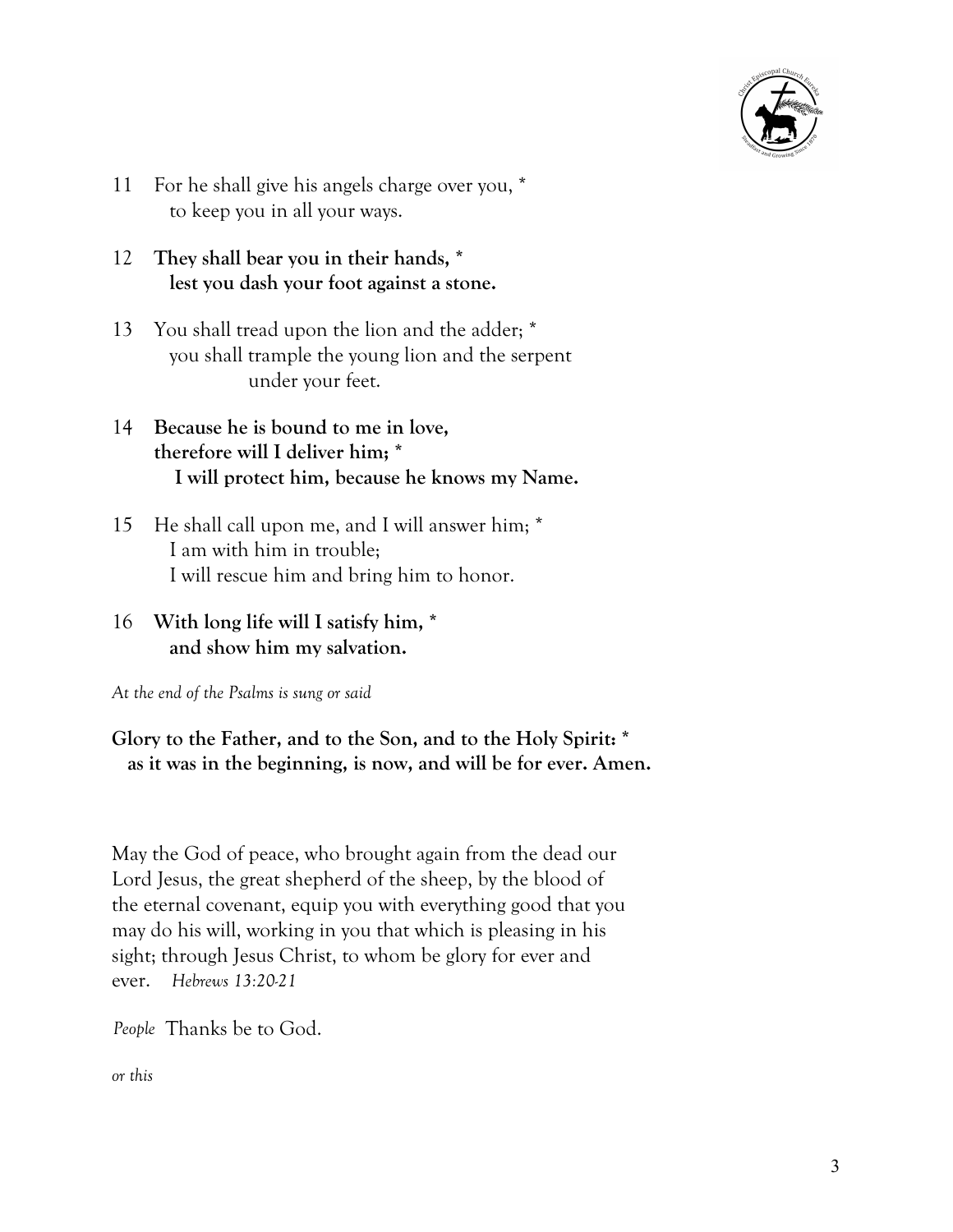

Be sober, be watchful. Your adversary the devil prowls around like a roaring lion, seeking someone to devour. Resist him, firm in your faith. *1 Peter 5:8-9a*

*People* Thanks be to God.

*A hymn or reflection suitable for the evening may be sung.*

*Then follows*

- V. Into your hands, O Lord, I commend my spirit;
- R. **For you have redeemed me, O Lord, O God of truth.**
- V. Keep us, O Lord, as the apple of your eye;
- R. **Hide us under the shadow of your wings.**

Lord, have mercy. **Christ, have mercy.** Lord, have mercy.

*Officiant and People*

**Our Father, who art in heaven, hallowed be thy Name, thy kingdom come, thy will be done, on earth as it is in heaven. Give us this day our daily bread. And forgive us our trespasses, as we forgive those who trespass against us. And lead us not into temptation, but deliver us from evil.** *Officiant* Lord, hear our prayer;

*People* **And let our cry come to you.** *Officiant* Let us pray.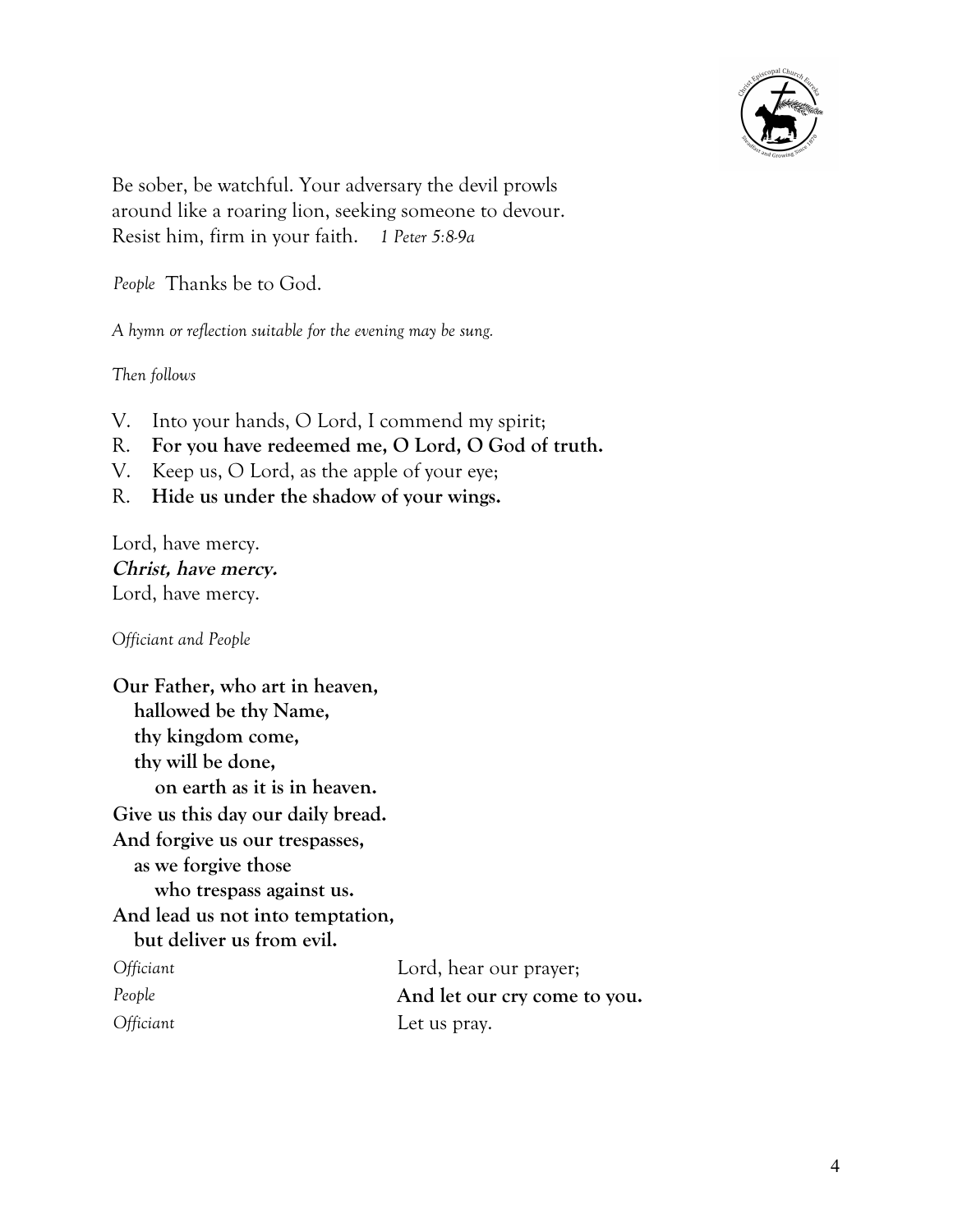

*The Officiant then says one of the following Collects*

Be our light in the darkness, O Lord, and in your great mercy defend us from all perils and dangers of this night; for the love of your only Son, our Savior Jesus Christ. *Amen.*

Be present, O merciful God, and protect us through the hours of this night, so that we who are wearied by the changes and chances of this life may rest in your eternal changelessness; through Jesus Christ our Lord. *Amen.*

Look down, O Lord, from your heavenly throne, and illumine this night with your celestial brightness; that by night as by day your people may glorify your holy Name; through Jesus Christ our Lord. *Amen.*

Visit this place, O Lord, and drive far from it all snares of the enemy; let your holy angels dwell with us to preserve us in peace; and let your blessing be upon us always; through Jesus Christ our Lord. *Amen.*

### *One of the following prayers may be added*

Keep watch, dear Lord, with those who work, or watch, or weep this night, and give your angels charge over those who sleep. Tend the sick, Lord Christ; give rest to the weary, bless the dying, soothe the suffering, pity the afflicted, shield the joyous; and all for your love's sake. *Amen.*

### *or this*

O God, your unfailing providence sustains the world we live in and the life we live: Watch over those, both night and day, who work while others sleep, and grant that we may never forget that our common life depends upon each other's toil; through Jesus Christ our Lord. *Amen.*

*Silence may be kept, and free intercessions and thanksgivings may be offered.*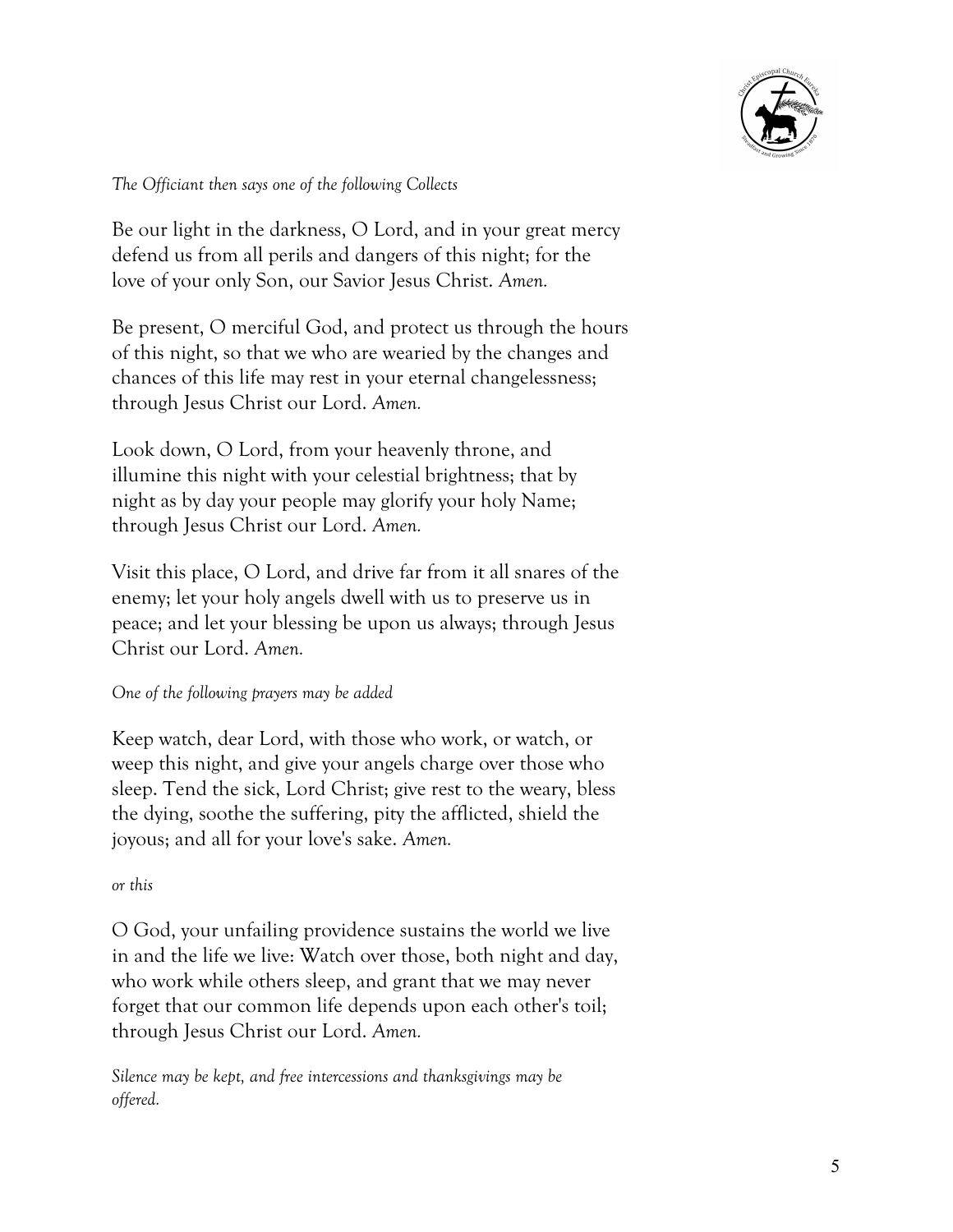

*The service concludes with the Song of Simeon with this Antiphon, which is sung or said by all*

**Guide us waking, O Lord, and guard us sleeping; that awake we may watch with Christ, and asleep we may rest in peace.**

Lord, you now have set your servant free  $*$ to go in peace as you have promised;

For these eyes of mine have seen the Savior, \* whom you have prepared for all the world to see:

A Light to enlighten the nations, \* and the glory of your people Israel.

Glory to the Father, and to the Son, and to the Holy Spirit: \* as it was in the beginning, is now, and will be for ever. Amen.

*All repeat the Antiphon*

**Guide us waking, O Lord, and guard us sleeping; that awake we may watch with Christ, and asleep we may rest in peace.**

*Night Time Prayer* (*A New Zealand Prayer Book He Karakia Mihinare o Aotearoa* p. 184)

Lord, it is night.

The night is for stillness. Let us be still in the presence of God.